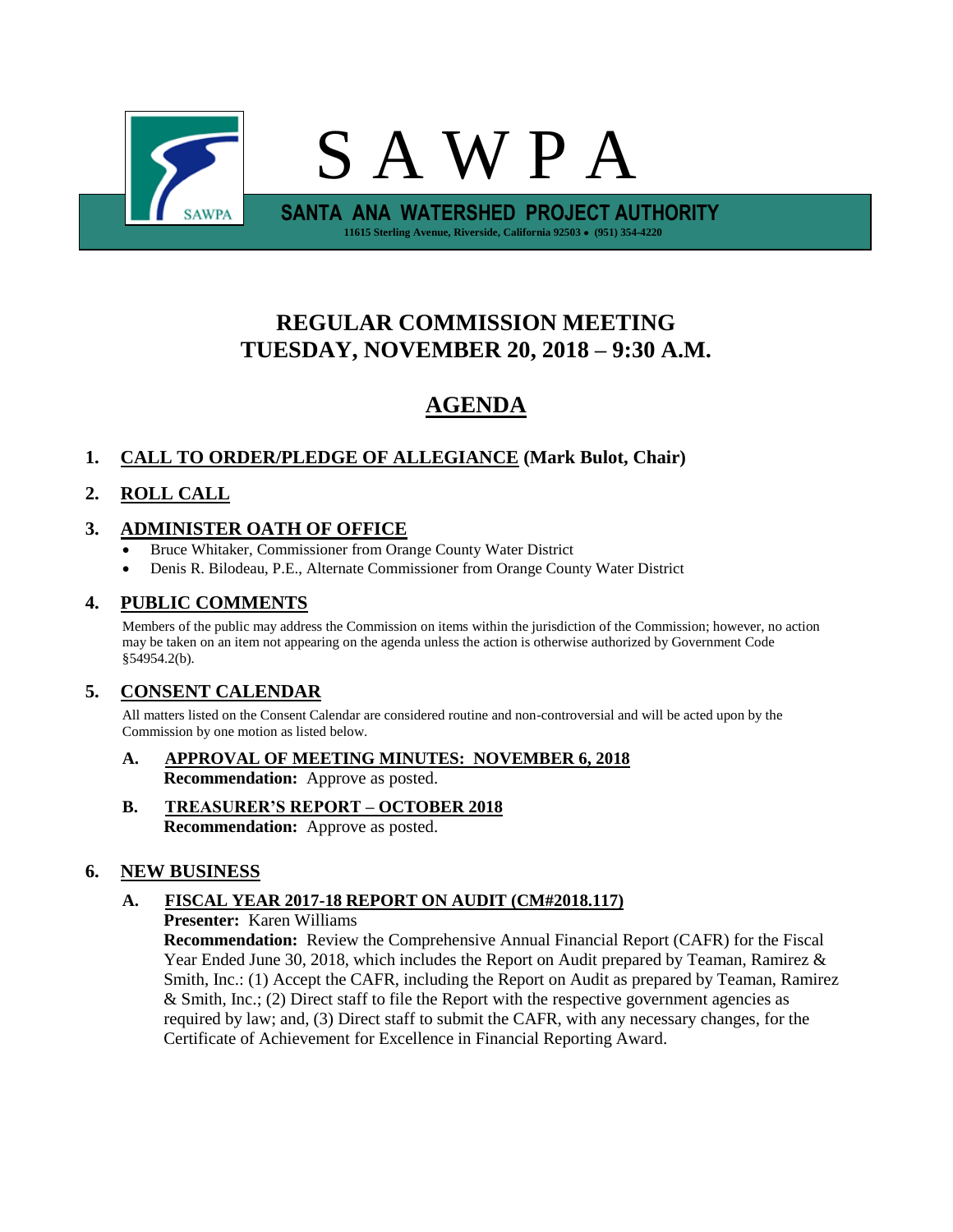#### **B. AWARD OF CONTRACT FOR STATE ADVOCACY AND LOBBYING SERVICES (CM#2018.118)**

#### **Presenter:** Larry McKenney

**Recommendation:** Approve award of contract to West Coast Advisors to provide advocacy and lobbying services in Sacramento for a period of two (2) years in an amount not to exceed \$235,000, with an option for two (2) additional years in an amount not to exceed \$240,000.

#### **C. ADOPT RESOLUTION NO. 2018.11 IN RECOGNITION OF OUTGOING COMMISSIONER THOMAS P. EVANS**

**Presenter:** Rich Haller

**Recommendation:** Adopt Resolution No. 2018.11 in recognition of outgoing Commissioner Thomas P. Evans.

### **D. ADOPT RESOLUTION NO. 2018.12 IN RECOGNITION OF OUTGOING COMMISSIONER MARK BULOT**

**Presenter:** Rich Haller

**Recommendation:** Adopt Resolution No. 2018.12 in recognition of outgoing Commissioner Mark Bulot.

# **7. INFORMATIONAL REPORTS**

**Recommendation:** Receive for information.

- **A. CASH TRANSACTIONS REPORT – SEPTEMBER 2018 Presenter:** Karen Williams
- **B. INTER-FUND BORROWING – SEPTEMBER 2018 (CM#2018.115) Presenter:** Karen Williams
- **C. PERFORMANCE INDICATORS/FINANCIAL REPORTING – SEPTEMBER 2018 (CM#2018.116) Presenter:** Karen Williams
- **D. GENERAL MANAGER REPORT**

# **E. SAWPA GENERAL MANAGERS MEETING NOTES**

- November 13, 2018
- **F. CHAIR'S COMMENTS/REPORT**
- **G. COMMISSIONERS' COMMENTS**

# **H. COMMISSIONERS' REQUEST FOR FUTURE AGENDA ITEMS**

# **8. CLOSED SESSION**

There were no Closed Session items anticipated at the time of the posting of this agenda.

# **9. ADJOURNMENT**

Americans with Disabilities Act: If you require any special disability related accommodations to participate in this meeting, call (951) 354-4230 or email kberry@sawpa.org. 48-hour notification prior to the meeting will enable staff to make reasonable arrangements to ensure accessibility for this meeting. Requests should specify the nature of the disability and the type of accommodation requested. Materials related to an item on this agenda submitted to the Commission after distribution of the agenda packet are available for public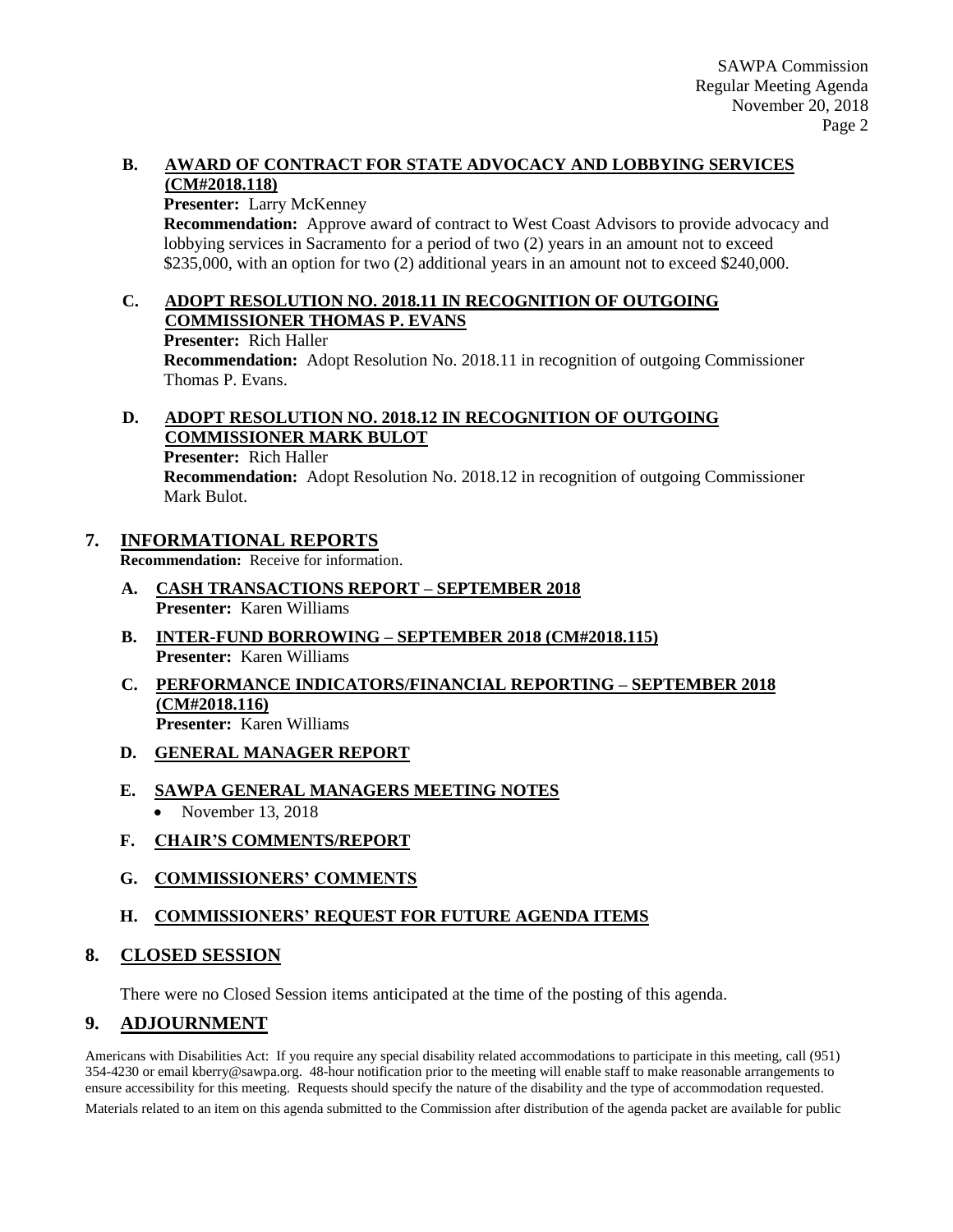inspection during normal business hours at the SAWPA office, 11615 Sterling Avenue, Riverside, and available a[t www.sawpa.org,](http://www.sawpa.org/) subject to staff's ability to post documents prior to the meeting.

#### **Declaration of Posting**

I, Kelly Berry, Clerk of the Board of the Santa Ana Watershed Project Authority declare that on Thursday, November 15, 2018, a copy of this agenda has been uploaded to the SAWPA website at [www.sawpa.org](http://www.sawpa.org/) and posted at the SAWPA office, 11615 Sterling Avenue, Riverside, California.

/s/

Kelly Berry, CMC

\_\_\_\_\_\_\_\_\_\_\_\_\_\_\_\_\_\_\_\_\_\_\_\_\_\_\_\_\_\_\_\_\_\_\_\_\_\_\_

#### **2018 SAWPA Commission Meetings/Events**

First and Third Tuesday of the Month

(NOTE: Unless otherwise noticed, all Commission Workshops/Meetings begin at **9:30 a.m.**, and are held at SAWPA.)

| <b>January</b>                                   |                                                    | <b>February</b> |                                   |  |  |  |
|--------------------------------------------------|----------------------------------------------------|-----------------|-----------------------------------|--|--|--|
| 1/2/18                                           | Commission Workshop [cancelled]                    | 2/6/18          | <b>Commission Workshop</b>        |  |  |  |
| 1/16/18                                          | <b>Regular Commission Meeting</b>                  | 2/20/18         | <b>Regular Commission Meeting</b> |  |  |  |
| <b>March</b>                                     |                                                    | April           |                                   |  |  |  |
| 3/6/18                                           | <b>Commission Workshop</b>                         | 4/3/18          | <b>Commission Workshop</b>        |  |  |  |
| 3/20/18                                          | <b>Regular Commission Meeting</b>                  | 4/17/18         | <b>Regular Commission Meeting</b> |  |  |  |
| May                                              |                                                    | June            |                                   |  |  |  |
| 5/1/18                                           | <b>Commission Workshop</b>                         | 6/5/18          | <b>Commission Workshop</b>        |  |  |  |
| 5/8 – 5/11/18 ACWA Spring Conference, Sacramento |                                                    | 6/19/18         | <b>Regular Commission Meeting</b> |  |  |  |
| 5/15/18                                          | <b>Regular Commission Meeting</b>                  |                 |                                   |  |  |  |
| July                                             |                                                    | August          |                                   |  |  |  |
| 7/3/18                                           | Commission Workshop [cancelled]                    | 8/7/18          | <b>Commission Workshop</b>        |  |  |  |
| 7/17/18                                          | <b>Regular Commission Meeting</b>                  | 8/21/18         | <b>Regular Commission Meeting</b> |  |  |  |
| <b>September</b>                                 |                                                    | <b>October</b>  |                                   |  |  |  |
| 9/4/18                                           | <b>Commission Workshop</b>                         | 10/2/18         | <b>Commission Workshop</b>        |  |  |  |
| 9/18/18                                          | <b>Regular Commission Meeting</b>                  | 10/16/18        | <b>Regular Commission Meeting</b> |  |  |  |
| <b>November</b>                                  |                                                    | <b>December</b> |                                   |  |  |  |
| 11/6/18                                          | <b>Commission Workshop</b>                         | 12/4/18         | <b>Commission Workshop</b>        |  |  |  |
| 11/20/18                                         | <b>Regular Commission Meeting</b>                  | 12/18/18        | <b>Regular Commission Meeting</b> |  |  |  |
|                                                  | $11/27 - 11/30/18$ ACWA Fall Conference, San Diego |                 |                                   |  |  |  |